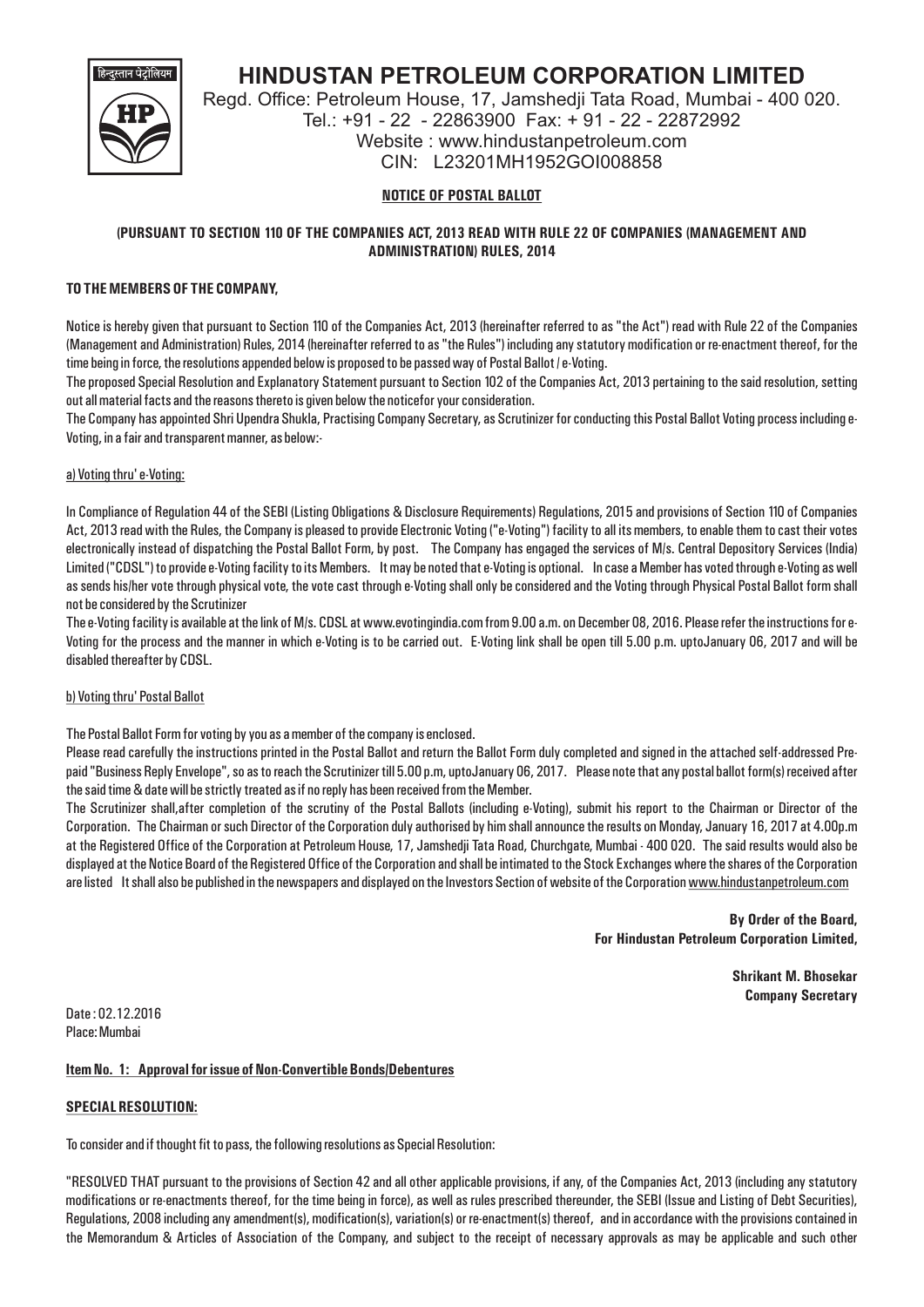permissions and sanctions, as may be necessary, the consent of the members of the Company be and is hereby accordedto issue Secured/Unsecured redeemable Non-Convertible Bonds / Debentures ("Bonds"), of such face value in both domestic as well as overseas market, in one or more series / tranches aggregating upto an amount not exceeding Rs.6000 Crore (Rupees Six Thousand Crore) within the overall borrowing limits approved by the Members, on private placement basis, during a period of one year from the date of approval by Members.

"RESOLVED FURTHER THAT for the purpose of giving effect to the above resolution, the Board/Committee of the Board or officers authorised by them in this regard be and are hereby authorised to do, from time to time, all such acts, deeds and things as may be deemed necessary pre and the post issue, in respect of issue of Debentures/ Bonds, including but not limited to number of issue/tranches, face value, issue price, issue size, timing, amount, tenor, method of issuance, security/charge creation, coupon / interest rate(s), yield, listing, allotment and other terms and conditions of issue of Bonds as proper and most beneficial to the Company, including as to when the said Bonds be issued, the consideration for the issue, utilization of the issue proceeds and all matters connected with or incidental thereto, as they may, in their absolute discretion, deemed necessary for this purpose as the case may be.

> **By Order of the Board, For Hindustan Petroleum Corporation Limited,**

> > **Shrikant M. Bhosekar Company Secretary**

Date: 02.12.2016 Place: Registered Office Petroleum House, 17, J.T. Road, Mumbai - 400 020.

## **EXPLANATORY STATEMENT PURSUANT TO SECTION 102 (1) AND SECTION 110 & RULE 22 OF THE COMPANIES (MANAGEMENTAND ADMINISTRATION) RULES 2014.**

#### **Item No.1: Approval for issue of Non-Convertible Bonds/Debentures**

As per provisions of Section 42 of the Companies Act, 2013 read with Rule 14 of the Companies (Prospectus and Allotment of Securities) Rules, 2014, a Company shall not make a Private Placement of its securities unless the proposed offer of securities or invitation to subscribe to securities has been previously approved by the Members of the Company by a Special Resolution for each of the offers or invitations. However, in case of offer or invitation for "non-convertible debentures", it shall be sufficient of the Company passes a previous Special Resolution only once a year for all the offers or invitations for such debentures during the year.

Hindustan Petroleum Corporation Limited has been raising money by issue of Bonds in the nature of Debentures from domestic market from time to time to meet its long term borrowing requirements. In order to augment long term resources for financing, the ongoing capital expenditure and also for general corporate purpose, Non-Convertible Bonds / Debentures issued in domestic as well as overseas market would constitute a significant source of long term borrowings for the Company

In view of the above and to meet the requirements of Section 42 of the Companies Act, 2013 read with applicable Rules, approval of the Members of the Company by way of Special Resolution is sought for Private Placement of Unsecured/ Secured Redeemable Non-Convertible Bonds / Debentures ("Bonds") up to Rs. 6,000 Crore (from domestic as well as overseas market) in aggregate during the period of one year from the date of passing the Special Resolution by the Members, within the overall borrowing limits of the Company, as already approved by the Members. As per the approval accorded by members by passing of Special Resolution through the process of Postal Ballot, the Corporation is authorised to borrow uptoRs.30,000 (Rupees Thirty Thousand Crores Only) over and above its paid up share capital and reserves. The proposed issue is well within the overall borrowing limit.

Further, to implement the said Resolution, the Board of Directors of the Company (the "Board") / Committee of the Board or other Officials as may be approved by the Board, be authorized to do, from time to time, all such acts, deeds and things as may be deemed necessary in respect of issue of Bonds, including but not limited to number of issues / tranches, face value, issue price, issue size, timing, amount, tenor, method of issuance, security/charge creation , coupon / interest rate(s), yield, listing, allotment and other terms and conditions of issue of Bonds etc. as they may, in their absolute discretion, as may be, deem necessary.

The Board in its Meeting held on 15th November, 2016 approved the above proposal for placing before the shareholders. The Board accordingly recommends the passing of the proposed Special Resolution by Members of the Company as placed above through the process of Postal Ballot/e-Voting.

Relevant document(s) referred in respect of the said item is/are open for inspection by the members at the Registered Office of the Company on all working days during 2.30 p.m. to 4.30 p.m. uptoJanuary 06, 2017.

None of the Directors, Key Managerial Personnel or their relatives are in any way concerned or otherwise interested in passing the said Special Resolution.

**By Order of the Board, For Hindustan Petroleum Corporation Limited,**

> **Shrikant M. Bhosekar Company Secretary**

Date :02.12.2016 Place :Registered Office Petroleum House, 17, Jamshedji Tata Road, Mumbai - 400 020. Tel.: +91 - 22 -22863900 Fax: + 91 - 22 - 22872992 Website : www.hindustanpetroleum.com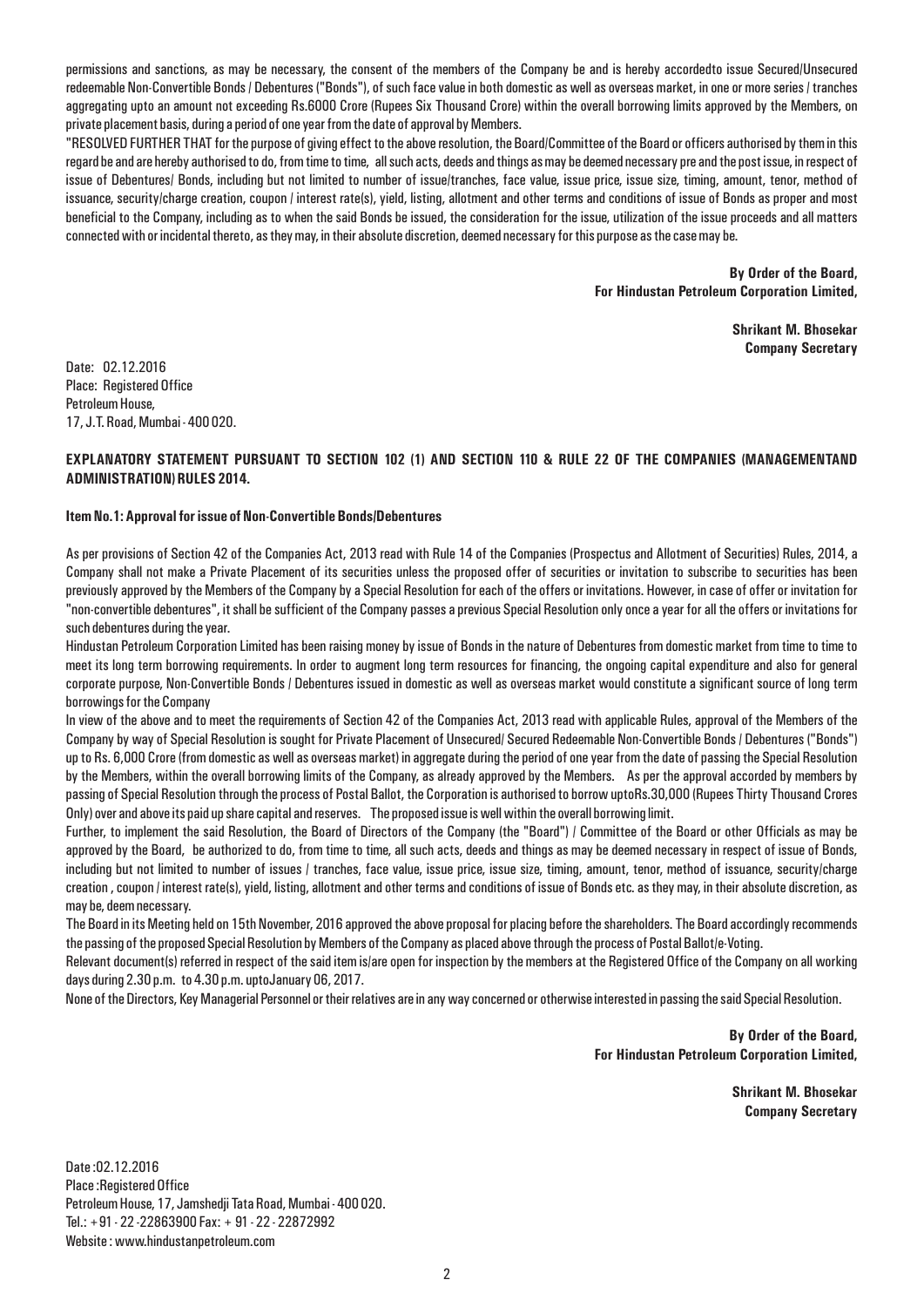# **NOTES:**

- 1. The Explanatory Statementpursuant to Section 102 of the Companies Act, 2013 to the proposed Special Resolution setting out the material facts and the reasons for the same is given below the Notice.
- 2. The Notice of Postal Ballot is being sent by post or electronically by e-mail to members who have registered their e-mail IDs either with their respective depositories or with the company and whose names appear in the Register of Members / Records of Depositories as on December 02,2016. The Voting Period begins on December 08, 2016at 9.00 a.m. and ends on January 06, 2017 at 5.00 p.m. During this period, Members of the Company, holding shares either in Physical Form or in dematerialized form, as on the record date of December 02, 2016 may cast their vote electronically or send their Ballot Form.
- 3. Voting rights are reckoned in proportion to the paid up equity shares registered in the name of the Members / Beneficial Owners as on December 02, 2016.
- 4. Resolutions passed by the Members through Postal Ballot are deemed to have been passed effectively at a general meeting of the members. The Special Resolution shall be declared as passed if the number of votes cast in favour of the Special Resolution whether on a show of hands, or electronically or on a poll, as the case may be, by members who, being entitled so to do, vote in person or by proxy or by postal ballot, are required to be not less than three times the number of the votes, if any, cast against the resolution by members so entitled and voting.
- 5. You are requested to read carefully the instructions printed on the reverse of the Postal Ballot Form and return the Form duly completed, in the attached self - addressed Pre-Paid Business Reply Envelope so as to reach the Scrutinizer till 5.00 p.m. uptoJanuary 06, 2017.
- 6. The Company has appointed Shri UpendraShukla, a Practising Company Secretary, as Scrutinizer for conducting the Postal Ballot Process in a fair and transparent manner. The Scrutinizer address is as below: -

Shri Upendra Shukla, Practising Company Secretary, Scrutinizer, C/o. M/s. Link Intime India Pvt.Ltd. Unit: Hindustan Petroleum Corporation Limited, C-13, Pannalal Silk Mills Compound, L.B.S. Marg, Bhandup West, Mumbai - 400 078

- 7. The Scrutinizer, after completion of the scrutiny, will submit his report to the Chairman or any Director of the Corporation. The Chairman or such Director of the Corporation duly authorised by him, shall announce the results on Monday, January 16, 2017 at 4.00p.m at the Registered Office of the Corporation at Petroleum House, 17, Jamshedji Tata Road, Churchgate, Mumbai - 400 020. The result shall be communicated to the Stock Exchanges where shares of the Company are listed and intimated through a Press Release in newspapers. The results would be displayed on the Company's Notice Board at the Registered Office of the Company and will also be put on the Company's website www.hindustanpetroleum.com. The resolution, if approved, will be taken as passed effectively on the date of declaration of results.
- 8. Corporation also offers e-voting facility. Please see the instruction below for details:

In compliance with provisions of Section110 of the Companies Act, 2013 read with Rule 22 of Companies (Management and Administration) Rules, 2014 & Regulation 44 of the SEBI (Listing Obligations & Disclosure Requirements) Regulations, 2015the Company offers e-voting facility to all the shareholders. For this purpose, the Company has signed an agreement with Central Depository Services (India) Limited ("CDSL" for facilitating e-Voting and is pleased to offer e-Voting facility as an alternate, for its Shareholders to enable them to cast their votes electronically instead of dispatching Postal Ballot Form. E-Voting is Optional.

- 9. Shareholders to whom documents have been sent physically have the option to vote either thru e-Voting or through Postal Ballot Form. In case shareholder who have received Notice of Postal Ballot through e-mail but who wish to vote through Ballot Form can download the Ballot form from the investors section of our website www.hindustanpetroleum.com or seek duplicate form Shri B.B. Shirodkar, Sr. Manager - Shares, Hindustan Petroleum Corporation Limited, Shares Department, Petroleum House, 2nd Floor, Churchgate, Mumbai - 400 020and send the same to Scrutinizer by Post at the address given in Sr.No. 6 till 5.00 p.m. upto January 06, 2017.
- 10. The instructions for voting electronically are under:
	- In case of shareholders' receiving e-mail from CDSL:
	- (i) The shareholders should log on to the e-voting website www.evotingindia.com.
	- (ii) Click on Shareholders.
	- (iii) Now Enter your User ID
		- a. For CDSL: 16 digits beneficiary ID,
			- b. For NSDL: 8 Character DP ID followed by 8 Digits Client ID,
			- c. Members holding shares in Physical Form should enter Folio Number registered with the Company.
	- (iv) Next enter the Image Verification as displayed and Click on Login.